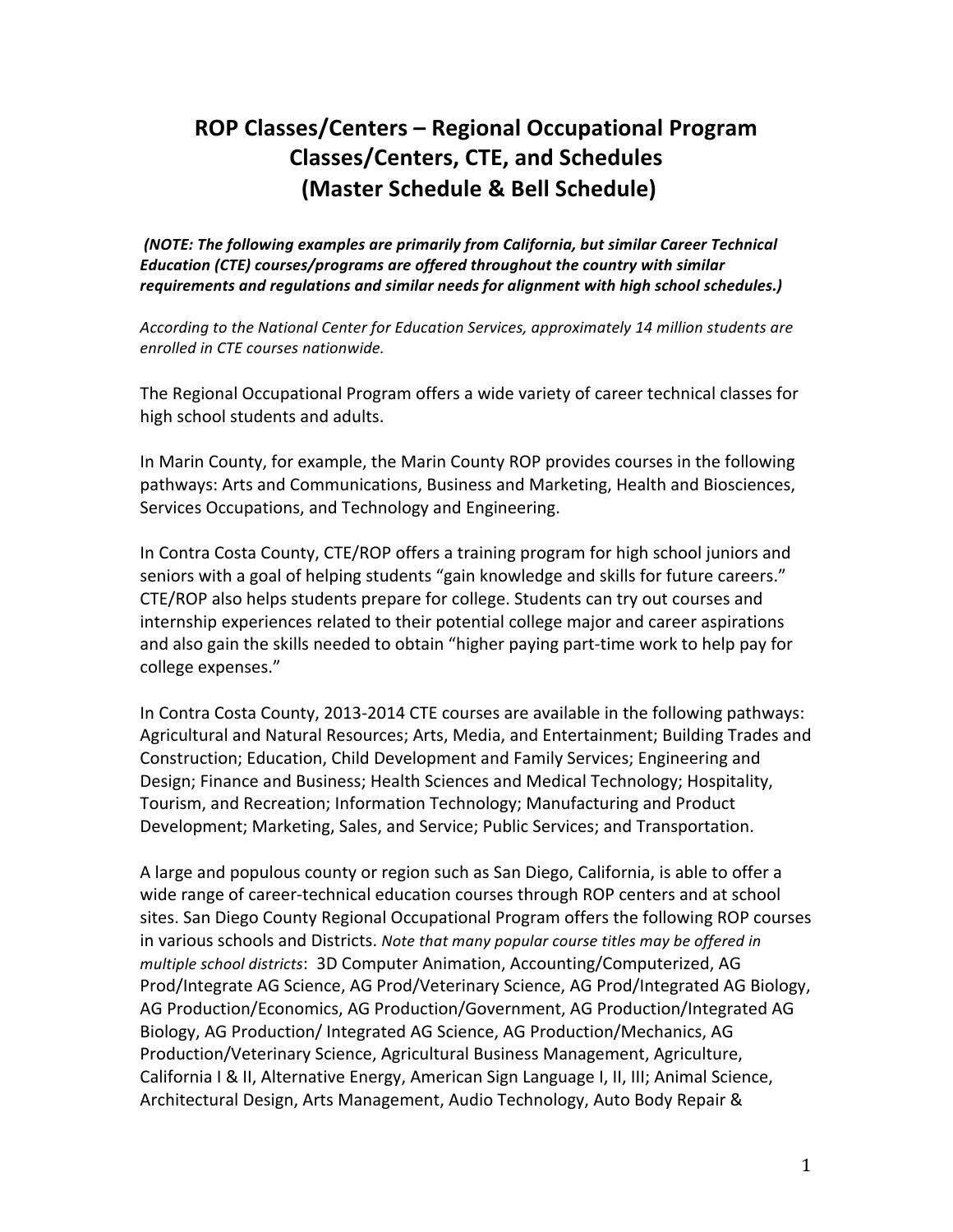Refinishing 3, 4; Auto Body Repair/Refinishing, Auto Engine Performance /Suspension/Steer/Brakes, Auto Engine Performance, Auto Engine Performance/ Emission Control, Auto Lube Service Technician, Auto Suspension/ Steer/Brakes, Auto Suspension/Steering/Brakes, Auto Technology, Automotive Electrical Systems, Automotive Hybrid & Electric Vehicle Technology, Biomedical Human Body Systems, Biomedical Innovations, Biomedical Science/Principles, Biomedical Technology, Biotech Engineering, Biotechnology Services, Block Masonry/Basic, Broadcast Journalism, Building Maintenance & Repair, Business & Computer Applications, Business & Computers, Business & Financial Markets, Business Computer Fundaments, Business Environments, Business Management & Ownership, Business Management/ Agribusiness, Business Technology, Business/Computer Applications, Cabinetmaking, Cabinetmaking I&II, Career Pathway Exploration, Career Training for Transition, Child Development Careers/Develop Psychology of Child, Child Development Careers, Computer 3-D Design/Animation, Computer Applications, Computer Game Design, Computer Game Programming, Computer Graphic Arts, Computer Integrated Manufacturing, Computer Programming, Computer/Web Site Design, Computerized Graphic Design, Concepts in Hospitality and Tourism, Construction General II, Construction General Introduction, Construction, General; Construction/General, Cosmetology Introduction, Criminal Justice, Criminal Justice Careers, Culinary Arts, Culinary Arts & Management; Culinary Arts 1,2; Culinary Arts 3, 4; Culinary Arts I, Culinary Arts II, Culinary Arts/International Cuisine, Customer Service Specialist; Design, Introduction; Developmental Psychology of Children, Digital Art & Mixed Media, Digital Arts, Digital Arts I & II, Digital Composition, Digital Electronics, Digital Media Production, Digital Photography, Drafting/Computer Aided, Economics and International Trade, Educational Leadership and Peer Support, Electrical Circuits & Microcontrollers, Engine Repair/Small, Engine Repair/Small Motorcycle, Engineering Design & Development, Engineering Design/Intro, Engineering Principles, Engineering/Architecture, Civil; Environmental Science/AP, Event Marketing, Fabrication & Design, Family Sociology-Advanced, Farm & Ranch Maintenance & Repair, Farm and Ranch Maintenance, Fashion Design, Fashion Merchandising, Financial Accounting, Financial Services/Sales, Fine Woodworking, Fire Protection Technology, Fire Science, Fire Technology, First Responder, Floral Design; Floral Design 1,2; Floral Design 3,4; Floriculture; Food Service; Foods and Nutrition I & II, Foundations of Legal Practices, Furniture Manufacturing/ Finishing, Gateway to Technology, Geographic Information Systems (GIS)/Intro, Geographic Information Systems/Intro, GIS & Global Technologies, Graphic Design, Graphic Design/Advanced, Green Careers, Guitar Manufacturing, Healthcare Career Fundamentals I, Healthcare Career Fundamentals II, Healthcare Essentials, Healthcare Essentials & Anatomy, Home Health Aide, Horticulture/ Agriculture, Interior Design, Internet Publishing & Web Design, Landscape Construction, Landscape Design, Large Animal Veterinary Science 1 & II, Law Enforcement/Criminal Justice Careers, Machine Tool Technology, Maritime Technology – Deck/AB Module, Marketing & Business Management, Marketing Education, Marketing Principles, Medical Assistant/Admin, Medical Assistant/Admin/Clinical, Medical Assistant/Administrative, Medical Assistant/Clinical, Medical Interventions, Medical Lab Assist/Phlebotomy Tech, Medical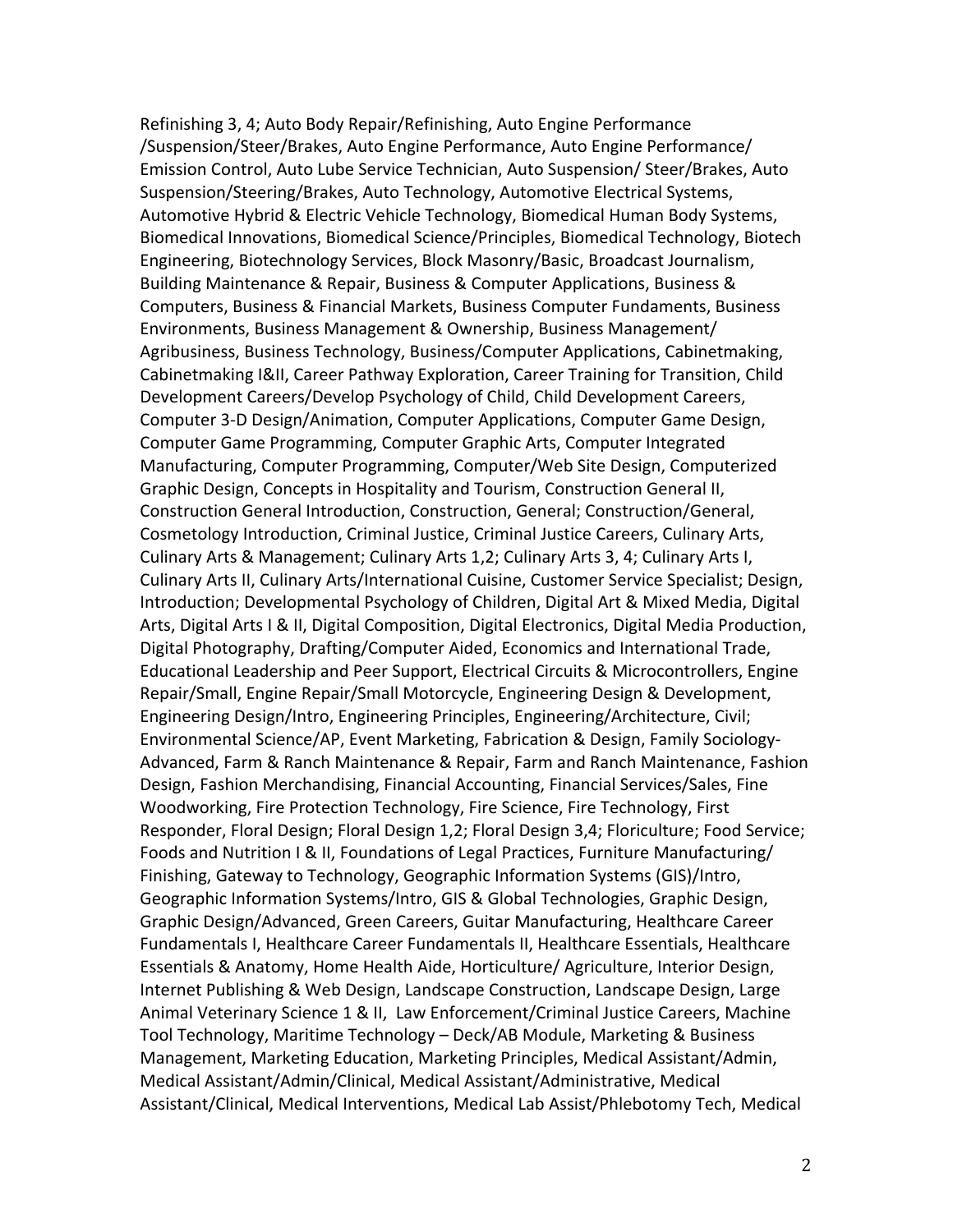Occupations/First Responder, Medical Pathway, Introduction; Medical Professions Exploration, Medical Science & Health Careers, Medical Science & Health Careers/ Introduction, Medical Terminology; Metal Design, Fabrication, and Welding; Metal Design/Fabrication/Welding, Advanced; Metal Technology and Fabrication 3,4; Modern Media Marketing; Multimedia Production I & II, Multimedia Productions, Nurse Assist/Home Health Aide, Nurse Assistant, Ocean Surf Lifesaving, Photo Processing/ Photography, Photographic Imaging, Photography; Photography 1,2; Photography 3, 4; Plant & Soil Science; Plumbing Construction/Introduction; Pre-Engineering & Design; Pre-Engineering, Advanced; Principles of Engineering, Printing & Graphics Technology, Professional Musical Theatre Performer, Professional Musical Theatre Performer I & II, Recording Arts, Restaurant Management, Restaurant Service, Retail Marketing, Retail Sales & Merchandising, Sales & Marketing, Screen Printing, Screen Printing & Design, Sports Medicine; Sports Medicine 1,2; Sports Medicine 3,4; Sports Medicine Aide; Sports Medicine I, II, III; Sports Medicine/Advanced, Sports Medicine/ Athletic Trainer, Sports Medicine/Athletic Training; Stagehand Technician; Stagehand Technician I, II,; Supermarket Operations; Teaching and Learning 1,2; Teaching and Learning 3,4; Teaching Careers/Teaching & Learning Intro; Technology Support Services; Theatre Design I, II; TV Production/Film; TV, Film & Digital Media; TV, Film, and Digital Media; TV/Video Communications, Vet Science, Veterinary Assistant, Veterinary Assistant I, II, Video Broadcasting, Video Production, Virtual Enterprise, Web Design, Web Page Design, Web Publishing & Media Design, Web Site Design, Weld Training/Testing, Welding & Metal Fabrication, Welding and Metal Fabrication, Welding and Sheet Metal Fabrication I & II, Welding and Sheet Metal Fabrication III & IV.

**On-line Access to CTE Courses:** Increasingly, on-line Course Providers are adding courses that may be considered CTE courses. For example, Florida Virtual School offers: Computing for College and Careers, Photography, Forensic Science, Foundations of Web Design, Journalism, and Law Studies. Pearson recently launched 21 new Career Technical Education Courses for high School students. These include: Anatomy and Physiology; Criminal Investigation; Health, Safety, & Nutrition; Introduction to Business, Introduction to Early Childhood, Introduction to Finance; Introduction to Law; Introduction to Psychology; Introductory Astronomy; Medical Terminology; Accounting 1; Administrative Duties and Office Management, Business Communication, Business Information Systems, Business Law, Introduction to Criminal Justice, Introduction to Homeland Security, Introduction to Medical Assistance, Introduction to Sociology, Principles of Marketing, and Research Methods.

*ROP/CTE and Linked Learning/College and Career Academies: Increasingly, ROP* courses are part of a 9-12 or 10-12 logical sequence of Career-Technical Education (CTE) courses that are included in an interdisciplinary program of study in a Linked Learning pathway, college and career academy, or other thematic learning and teaching community.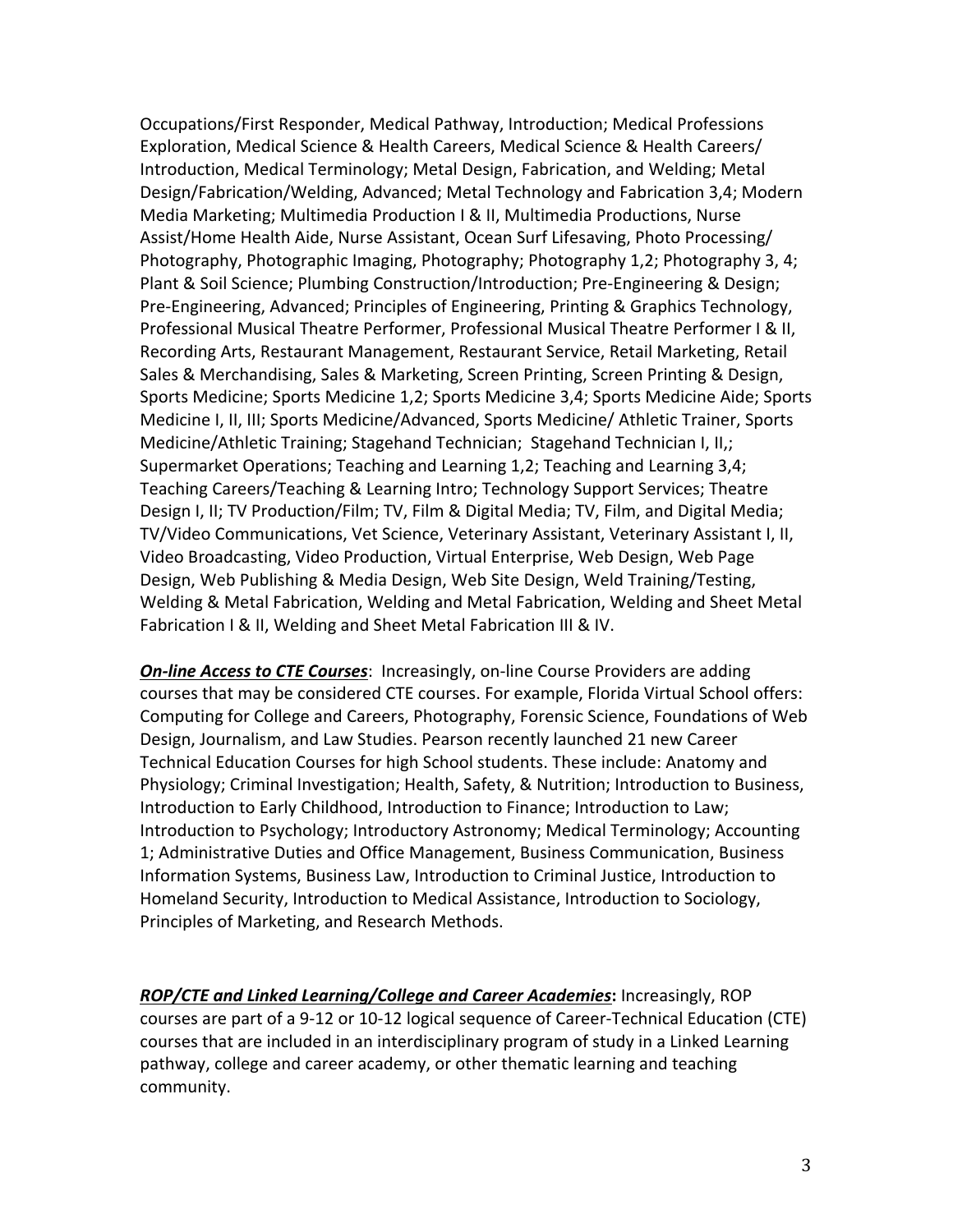For example, if a large Health and Bioscience pathway had a program that included a CTE Biomedical Science course in junior year, the same students enrolled in the pathway Biomedical courses might also take pathway English 3, pathway U.S. History, pathway Advanced Algebra, and pathway Chemistry as a cohort of pathway students.

| <b>HBA English</b>  | <b>HBA English</b>             | Common   | <b>HBA English</b> | <b>HBA English</b> |
|---------------------|--------------------------------|----------|--------------------|--------------------|
|                     | Ш                              | Planning | Ш                  | Ш                  |
| HBA U.S.            | HBA U.S.                       | Common   | HBA U.S.           | HBA U.S.           |
| History             | History                        | Planning | History            | History            |
| <b>HBA</b>          | <b>HBA</b>                     | Common   | <b>HBA Pre-</b>    | HBA Pre-           |
| Advanced            | Advanced                       | Planning | Calculus           | Calculus           |
| Algebra             | Algebra                        |          |                    |                    |
| <b>HBA</b>          | <b>HBA</b>                     | Common   | <b>HBA</b>         | <b>HBA</b>         |
| Chemistry           | Chemistry                      | Planning | Chemistry          | Chemistry          |
| <b>HBA</b>          | <b>HBA</b>                     | Common   | <b>HBA</b>         | <b>HBA</b>         |
| <b>Biomedical</b>   | <b>Biomedical</b>              | Planning | <b>Biomedical</b>  | <b>Biomedical</b>  |
| Science             | Science                        |          | Science            | Science            |
|                     |                                |          | <b>ROP</b>         | <b>ROP</b>         |
|                     | <b>TOTAL OF 25 sections in</b> |          |                    |                    |
| $11^{th}$ grade HBA |                                |          |                    |                    |
|                     |                                |          |                    |                    |

Biotechnology!Pathway

 $*$ <sup>\*</sup> In this scenario, ROP funding is able to cover two of the Biomedical Science courses. The school's and/or district's official course list includes both "regular" college preparatory Biomedical Science AND ROP college-preparatory Biomedical Science. In some instances, a science teacher with biotechnology industry experience is qualified to teach both the ROP *sections)and)the)regular)sections.)In)another)instance, a)qualified)ROP)teacher)would)teach the) two)ROP)biomedical)courses)and a)(different))teacher)who)is)credentialed)in)science)might)teach) the)other)three)biomedical)courses.)*

*Emerging Practice from the Field: In Pasadena Unified School District in Pasadena,* California, several ROP classes are offered as after school courses each semester. This practice increases access for students who need greater flexibility in their program of study in order to pursue advanced career-technical education learning experiences. In a recent Fall Semester, for example, juniors and seniors had access to the following ROP courses: Floristry Design, Film & Animation, Photography/Digital Photography, Graphic Design, Television/Media & Production, Child Care Occupations, Culinary Arts (HS & Adults), Food Service Management CVE, Graphic Arts/Letterpress, and Retail Merchandising.

Similarly, the *North Orange County Regional Occupational Program* offers afterschool courses in the following pathways: Arts, Media & Visual Entertainment; Building Trades & Construction; Education, Child Development & Family Services; Finance & Business; Health Sciences/Medical Technology; Hospitality, Tourism & Recreation (Culinary Arts –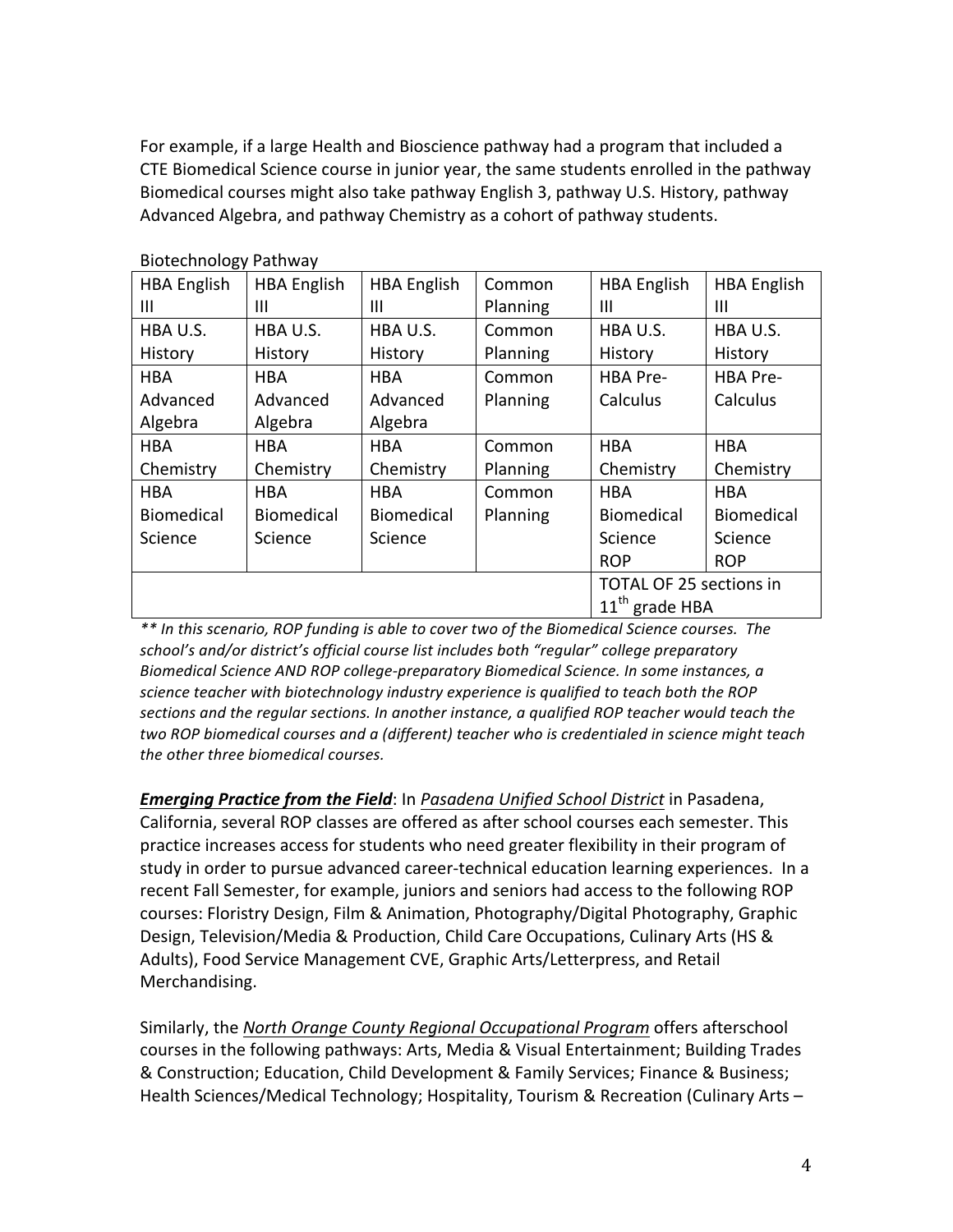Theme Park - Aquatic); Manufacturing, Sales and Service; Public Services/Public Protection; Transportation/Auto Technology.

*Tri-Cities ROP* In another example, the Tri-Cities ROP, based in Whittier, California, recently offered the following After School Courses: Automotive Brake and Wheel Alignment, Administration of Justice Academy, Digital Printing and Design, Introduction to Dental Assisting, Nurse Assistant Pre-Certification, Principles of Landscaping, and Recreation Leader. These ROP courses are in addition to the ROP courses offered at each of the comprehensive high schools. For example, at California High School, the following ROP courses were offered during the school day: Administration of Justice, Automotive Technology, Computer Repair, Computer Troubleshooting, Constitutional Law, Digital Photography, Forensics, Hospitality, Introduction to Emergency Responder, Introduction to Medical Careers, Nurse Assistant Pre-Certification, Video Production, Web Page Design.

**Regional Occupational Centers/Regional Occupational Center Programs: In many** districts, regions, and states, Regional Occupational Centers are common. Some of these are highly innovative ROP/CTE Centers that combine rigorous academics with technical design and learning. One well-known example is CART. The Center for Advanced Research and Technology (CART) serves students from two large school districts – Clovis and Fresno – and is organized around three broad career clusters: Professional Sciences/Engineering; Advanced Communications; and Global Economics. Within each of the career clusters, there are several career-specific, interdisciplinary laboratories in which students "complete industry-based projects and receive academic credit for advanced English, science, math, and technology. Participating students attend a thematic, interdisciplinary team-taught lab for a 3-hour block either for the morning or afternoon session. Approximately 1200 students are enrolled each year, with approximately 600 attending for the morning session and another 600 attending for the afternoon session.

Teachers are scheduled to collaboratively teach both a morning 3-hour block and an afternoon 3-hour block. They have approximately two hours between classes that include lunch time and collaborative planning. Teachers are paid the equivalent of an extra period for preparation time.

Participating eleventh and twelfth grade students from the Clovis and Fresno Unified School Districts are bused to CART where they attend half-day classes in one of the laboratories taught by interdisciplinary teams of instructors, many whom have both education and industry backgrounds. In order for bus transportation, student access to the CART labs, and student access to course work at their home high schools to work, high schools in both Clovis Unified and Fresno Unified must coordinate their bell schedules, master schedules, academic year calendars, and transportation schedules. The sample CART Bus Schedules that follow provide a sense of the complexity involved.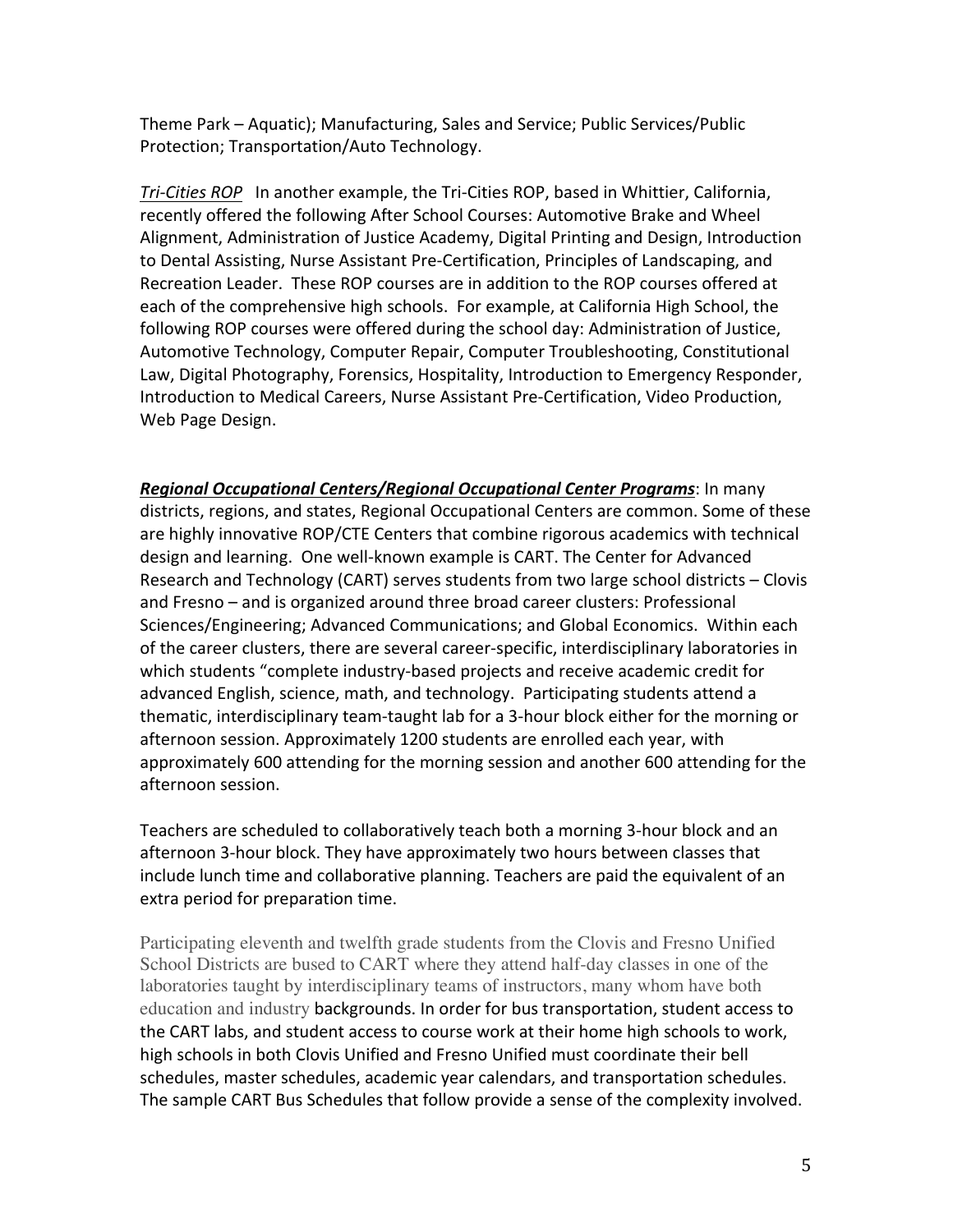| Buchanan           |             | A.M. Run | Bus#   | P.M. Run | Bus#             |
|--------------------|-------------|----------|--------|----------|------------------|
| (Bus Lot)          |             |          |        |          |                  |
| Depart             | <b>BHS</b>  | 7:10     | 14     | 12:05    | 46               |
| Arrive             | <b>CART</b> | 7:25     | 14     | 12:25    | 46               |
| Depart             | <b>CART</b> | 10:35    | 19     | 3:35     | 69               |
| Arrive             | <b>BHS</b>  | 10:45    | 19     | 3:45     | 69               |
|                    |             |          |        |          |                  |
| Clovis High        |             | A.M. Run | Bus #  | P.M. Run | Bus #            |
| Depart             | Gateway     | No A.M.  |        | 12:07    | 76               |
|                    |             | Gateway  |        |          |                  |
|                    |             | Run      |        |          |                  |
| Depart             | <b>CHS</b>  | 7:15     | 36-SPL | 12:15    | <b>NPL</b><br>76 |
| Arrive             | <b>CART</b> | 7:25     | 36     | 12:25    | 76               |
| Depart             | <b>CART</b> | 10:35    | 56     | 3:35     | 36               |
| Arrive             | <b>CHS</b>  | 10:45    | 56-NPL | 3:55     | 36-SPL           |
| Arrive             |             | No A.m.  |        | 4:00     | 36               |
|                    |             | Gateway  |        |          |                  |
|                    |             | Run      |        |          |                  |
|                    |             |          |        |          |                  |
| <b>Clovis East</b> |             | A.M. Run |        | P.M. Run |                  |
| (Bus Lot)          |             |          |        |          |                  |
| Depart             | <b>CEHS</b> | 7:15     | 77     | 12:15    | 44               |
| Arrive             | <b>CART</b> | 7:25     | 77     | 12:25    | 44               |
| Depart             | <b>CART</b> | 10:35    | 8      | 3:35     | 36               |
| Arrive             | <b>CEHS</b> | 10:45    | 8      | 3:45     | 36               |
|                    |             |          |        |          |                  |
| Clovis North       |             |          |        |          |                  |
| (Bus Lot)          |             |          |        |          |                  |
| Depart             | <b>CNHS</b> | 7:05     | 75     | 12:05    | 87               |
| Arrive             | <b>CART</b> | 7:25     | 75     | 12:25    | 87               |
| Depart             | <b>CART</b> | 10:35    | 19     | 3:35     | 59               |
| Arrive             | <b>CNHS</b> | 11:00    | 19     | 4:00     | 59               |
|                    |             |          |        |          |                  |
| Clovis West        |             |          |        |          |                  |
| (Bus Lot)          |             |          |        |          |                  |
| Depart             | <b>CWHS</b> | 7:05     | 78     | 12:05    | 24               |
| Arrive             | CART        | 7:25     | 78     | 12:25    | 24               |
| Depart             | <b>CART</b> | 10:35    | 20     | 3:35     | 82               |
| Arrive             | <b>CWHS</b> | 10:55    | 20     | 3:55     | 82               |

#### **CART Bus Schedule for Clovis Unified High Schools:**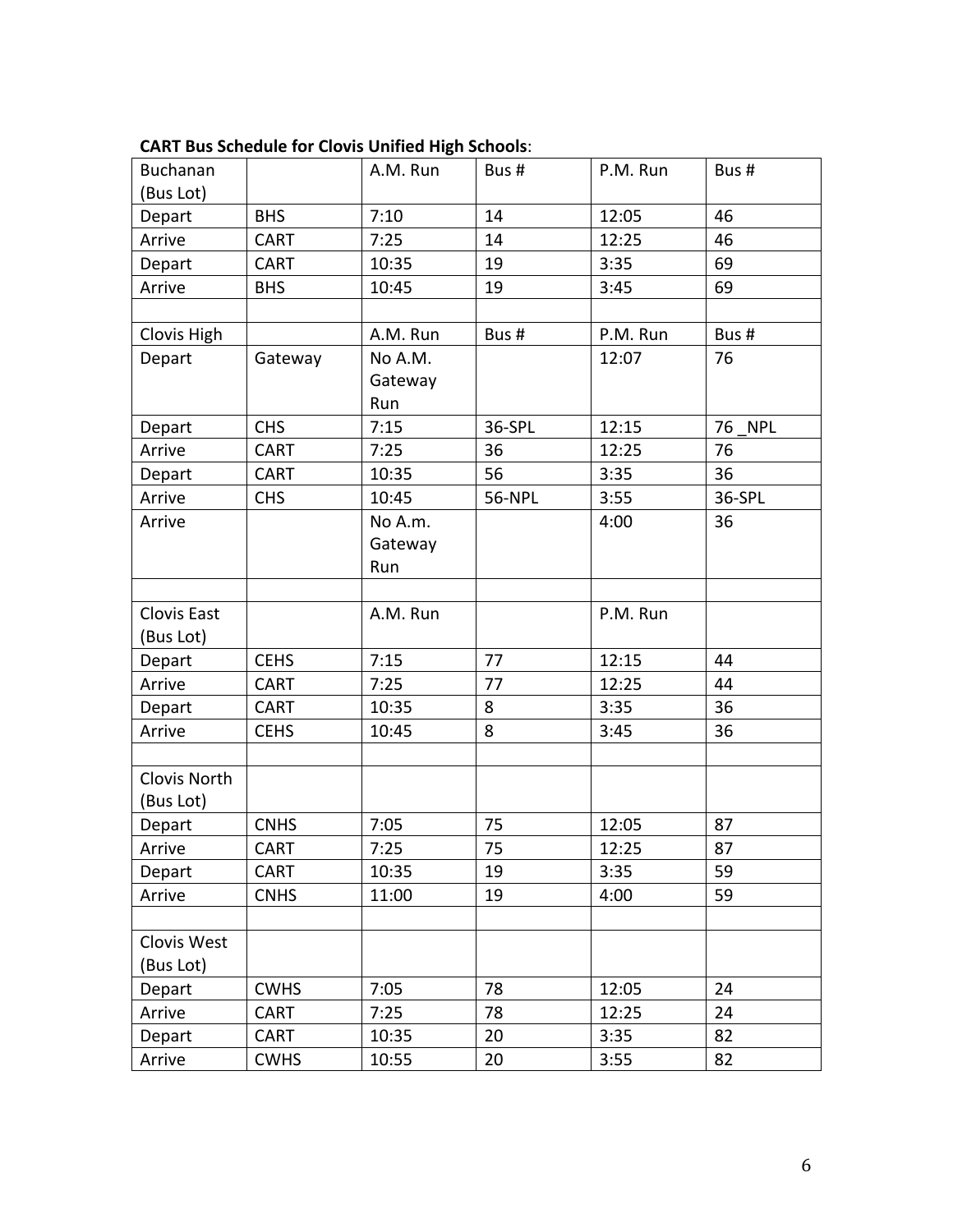|                       | A.M. Run          | Bus # | Route  | P.M. Run          | Bus#                          | Route   |
|-----------------------|-------------------|-------|--------|-------------------|-------------------------------|---------|
| <b>Bullard</b>        | (Browning/Palm)   |       |        | (Browning/Palm)   |                               |         |
| Depart                | 6:55 AM           | 72    | 0113AD | 12:05 PM          | $\mathbf{1}$                  | 0113AG  |
| Arrive                | 7:20 AM           | 72    | 0113AD | 12:30 PM          | $\mathbf{1}$                  | 0113AG  |
| Depart                | 10:35 AM          | 13    | 0113PD | 3:35 PM           | 67                            | 0113PJ  |
| Arrive                | 10:56 AM          | 13    | 0113PD | 3:56 PM           | 67                            | 0113PJ  |
|                       |                   |       |        |                   |                               |         |
| Edison<br>H.S.        | (California)      |       |        | (California)      |                               |         |
| Depart                | 6:48 AM           | 51    | 0113AE | 11:45 AM          | 5                             | 0113AJ  |
| Arrive                | 7:25 AM           | 51    | 0113AE | 12:30 PM          | 5                             | 0113AJ  |
| Depart                | 10:35 AM          | 74    | 0113PE | 3:35 PM           | 73                            | 0113PI  |
| Arrive                | 10:56 AM          | 74    | 0113PE | 4:04 PM           | 73                            | 0113PI  |
|                       |                   |       |        |                   |                               |         |
| Fresno<br>H.S.        | (Echo)            |       |        | (Echo)            |                               |         |
| Depart                | 7:01 AM           | 51    | 0113AE | 11:57 AM          | 5                             | 0113AJ  |
| Arrive                | 7:25 AM           | 51    | 0113AE | 12:30 PM          | 5                             | 0113AJ  |
| Depart                | 10:35 AM          | 17    | 0113PL | 3:35 PM           | 5                             | 0113PI  |
| Arrive                | 10:52 AM          | 17    | 0113PL | 3:52 PM           | 5                             | 0113PI  |
|                       |                   |       |        |                   |                               |         |
| Dewolf/Design Science |                   |       |        |                   | Dewolf/Design Science (Clark) |         |
| Depart                | No A.M. Run       |       |        | 12:03 PM          | 5                             | 0113PK  |
| Arrive                |                   |       |        | 12:30 PM          | 5                             | 0113PK  |
| Depart                |                   |       |        | (Incorrect        |                               |         |
|                       |                   |       |        | info on line)     |                               |         |
| Arrive                |                   |       |        | (Incorrect        |                               |         |
|                       |                   |       |        | info on line)     |                               |         |
| Hoover                | (First)           |       |        | (First)           |                               |         |
| Depart                | 7:06 AM           | 5     | 0113AC | 12:12 PM          | 17                            | 0113AH  |
| Arrive                | 7:25 AM           | 5     | 0113AC | 12:30 PM          | 17                            | 0113AH  |
| Depart                | 10:35 AM          | 15    | 0113PC | 3:35 PM           | 51                            | 01113PG |
| Arrive                | 10:50 AM          | 15    | 0113PC | 3:45 PM           | 51                            | 0113PG  |
|                       |                   |       |        |                   |                               |         |
| McLane<br>H.S.        | (Cedar/Princeton) |       |        | (Cedar Princeton) |                               |         |
| Depart                | 7:10 AM           | 45    | 0113AA | 12:11 PM          | 5                             | 0113AJ  |
| Arrive                | 7:25 AM           | 45    | 0113AA | 12:30 PM          | 5                             | 0113AJ  |
| Depart                | 10:35 AM          | 5     | 0113PA | 3:35 PM           | 74                            | 0113PK  |
| Arrive                | 10:44 AM          | 5     | 0113PA | 3:45 PM           | 74                            | 0113PK  |
|                       |                   |       |        |                   |                               |         |

# **CART Bus Schedule for Fresno Unified High Schools**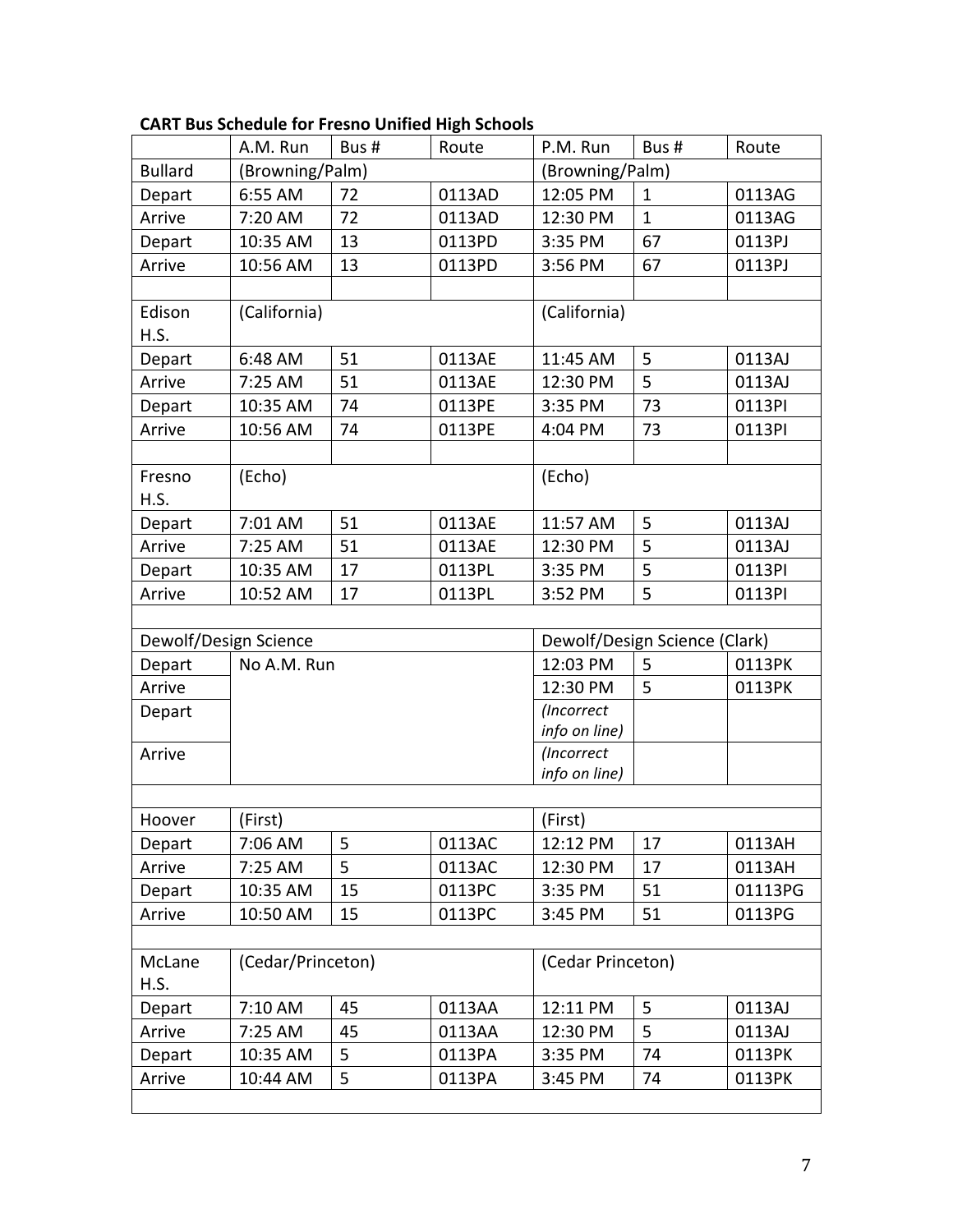| Roosevelt | (Cedar)     |    |        | (Cedar)              |                |        |
|-----------|-------------|----|--------|----------------------|----------------|--------|
| H.S.      |             |    |        |                      |                |        |
| Depart    | 6:58 AM     | 45 | 0113AA | 12:02 PM             | $\overline{2}$ | 0113A1 |
| Arrive    | $7:25$ AM   | 45 | 0113AA | 12:30 PM             | $\overline{2}$ | 0113A1 |
| Depart    | 10:35 AM    | 5  | 0113PA | 3:35 PM              | 68             | 0113PH |
| Arrive    | 10:54 AM    | 5  | 0113PA | 3:50 PM              | 68             | 0113PH |
|           |             |    |        |                      |                |        |
| Cambridge |             |    |        | Cambridge (Chestnut) |                |        |
| Depart    | No A.M. Run |    |        | 12:08 PM             | $\overline{2}$ | 0113A1 |
| Arrive    |             |    |        | 12:30 PM             | $\overline{2}$ | 0113A1 |
|           |             |    |        |                      |                |        |
| Sunnyside | (Lowe)      |    |        | (Lowe)               |                |        |
| H.S.      |             |    |        |                      |                |        |
| Depart    | 7:00 AM     | 60 | 0113AB | 12:13 PM             | 74             | 0013AF |
| Arrive    | 7:15 AM     | 60 | 0113AB | 12:30 PM             | 74             | 0113AF |
| Depart    | 10:35 AM    | 18 | 0113PB | 3:35 PM              | 68             | 0113PH |
| Arrive    | 10:45 AM    | 18 | 0113PB | 3:45 PM              | 68             | 0113PH |
|           |             |    |        |                      |                |        |

We will use the example of the bell schedule from one high school in Fresno to demonstrate how the bell schedule supports student participation in CART. The bell schedule at McLane High School in Fresno Unified involves a 7 period day. Regular schedule

| Period 1            | $8:00 - 8:56$   |
|---------------------|-----------------|
| Period 2            | $9:02 - 10:02$  |
| Period 3            | $10:08 - 11:04$ |
| Period 4            | 11:10 - 12:06   |
| Lunch               | 12:06 - 12:46   |
| Period 5            | $12:52 - 1:48$  |
| Period 6            | $1:54 - 2:50$   |
| Period <sub>7</sub> | $2:56 - 3:52$   |

Once a month, on the 1<sup>st</sup> Tuesday of the month, there is Staff Collaboration with Advisory AND there is a short (half-hour) Staff Collaboration that occurs after classes on all other Tuesdays of the month. Even then, the bell schedule is adjusted only slightly so that it does impact students who are attending CART.

\*\* Advisory is offered in lieu of Period 2 once a month. Note that period 2 is four minutes longer than other periods on the regular day schedule.

A student from McLane High School who attends CART in the morning would return to McLane High School in time to take periods 4-7 at McLane and would have lunch at McLane. A student from McLane High School who attends CART in the afternoon would take periods 1-4 at McLane High School and then be at CART for the rest of the school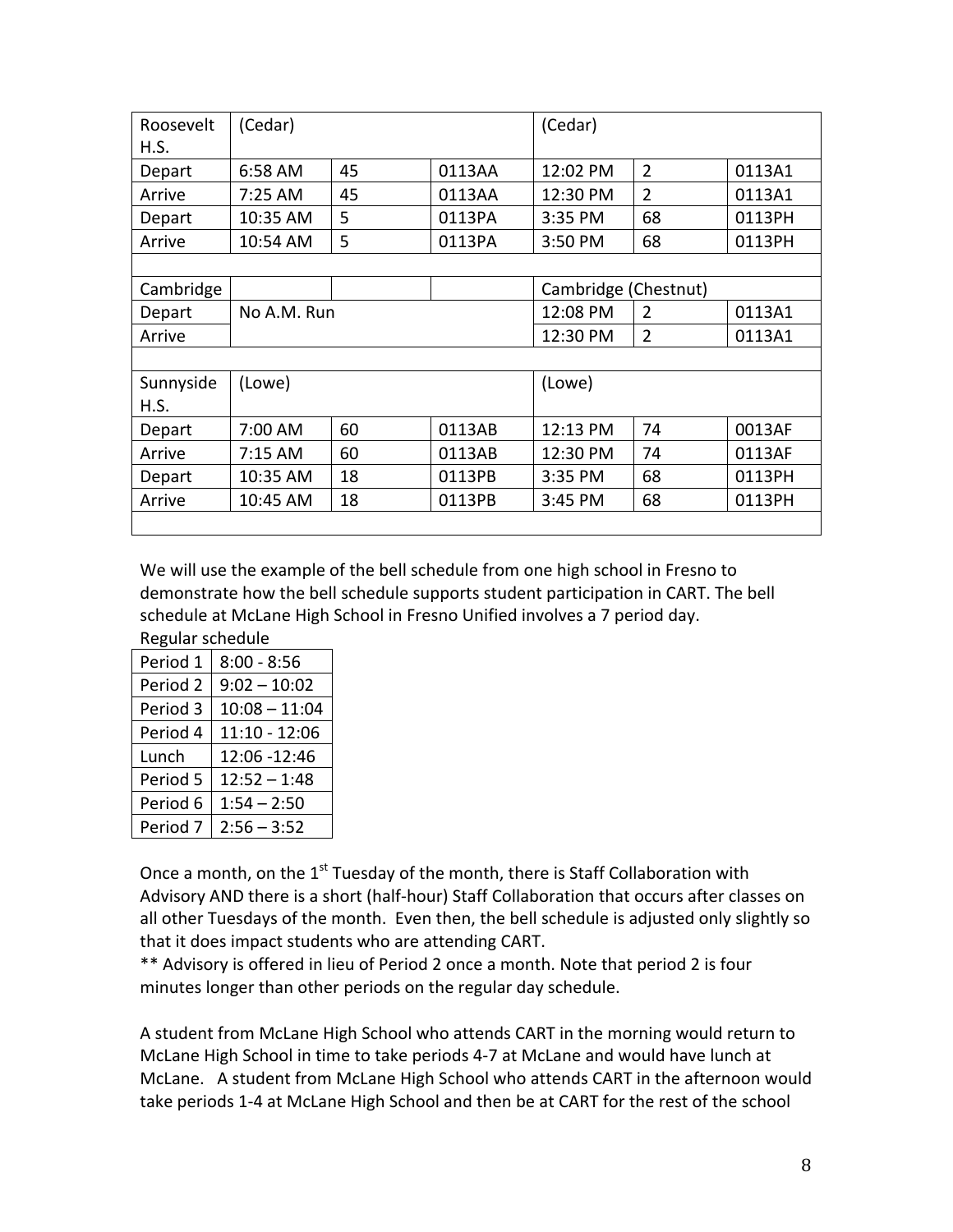day. Since the student who is attending CART is earning credit for three or four courses through CART, he/she will need access to courses not offered at CART during the half day he/she is at McLane. Courses taken at the home school would include mathematics and foreign language and might include art, music, and possibly science or social science (depending on the particular CART lab in which the student is enrolled.)

In the CART Biomedicine Lab, students take English 11 or English 12, Anatomy/Physiology, and Advanced Topics in Medicine, and also receive credit for CART Technology Applications. Three instructors are involved.

In the CART Biotechnology Lab, students take English 11 or English 12, Chemistry or Advanced Science Topics, Bioengineering, and also receive credit for CART Technology Applications. Three instructors are involved.

In the CART Business and Finance ROP Lab, students take English 11 or 12, U.S. History or Government and Economics, and Global Economics and Finance, and also receive credit for CART Technology Applications I or II. Three instructors are involved. (AM only)

In the CART Engineering and Product Development Lab, students take English 11 or 12, Physics and Technology, and Product Development, and also receive credit for CART Technology Applications. Two instructors involved. AM only.

In the CART Environmental Science and Field Research ROP, students take English 11 or 12, Chemistry or Zoology, and Environmental Research and Technology, and also receive credit for CART Technology Applications.

In the CART Forensic Research and Biotechnology Lab, students take English 11 or 12, Chemistry or Physics, and Forensic Research and Biotechnology, and also receive credit for CART Technology Applications. Three instructors are involved.

In the CART Law, Order, and Policy Lab, students take English 11 or 12, Government and Economics, and Law and Order and Policy, and also receive credit for Cart Technology Applications. Three instructors are involved.

In the CART Hospitality and Event Management ROP, students take English 11 or 12, US History or Government and Economics, and Global Economics and Finance, and also receive credit for CART Technology Applications. Three instructors are involved.

In the CART Interactive Game Development Lab, students take English 11 or 12 AND Interactive Game Design (2 periods), and also receive credit for CART Technology Applications. Two instructors are involved.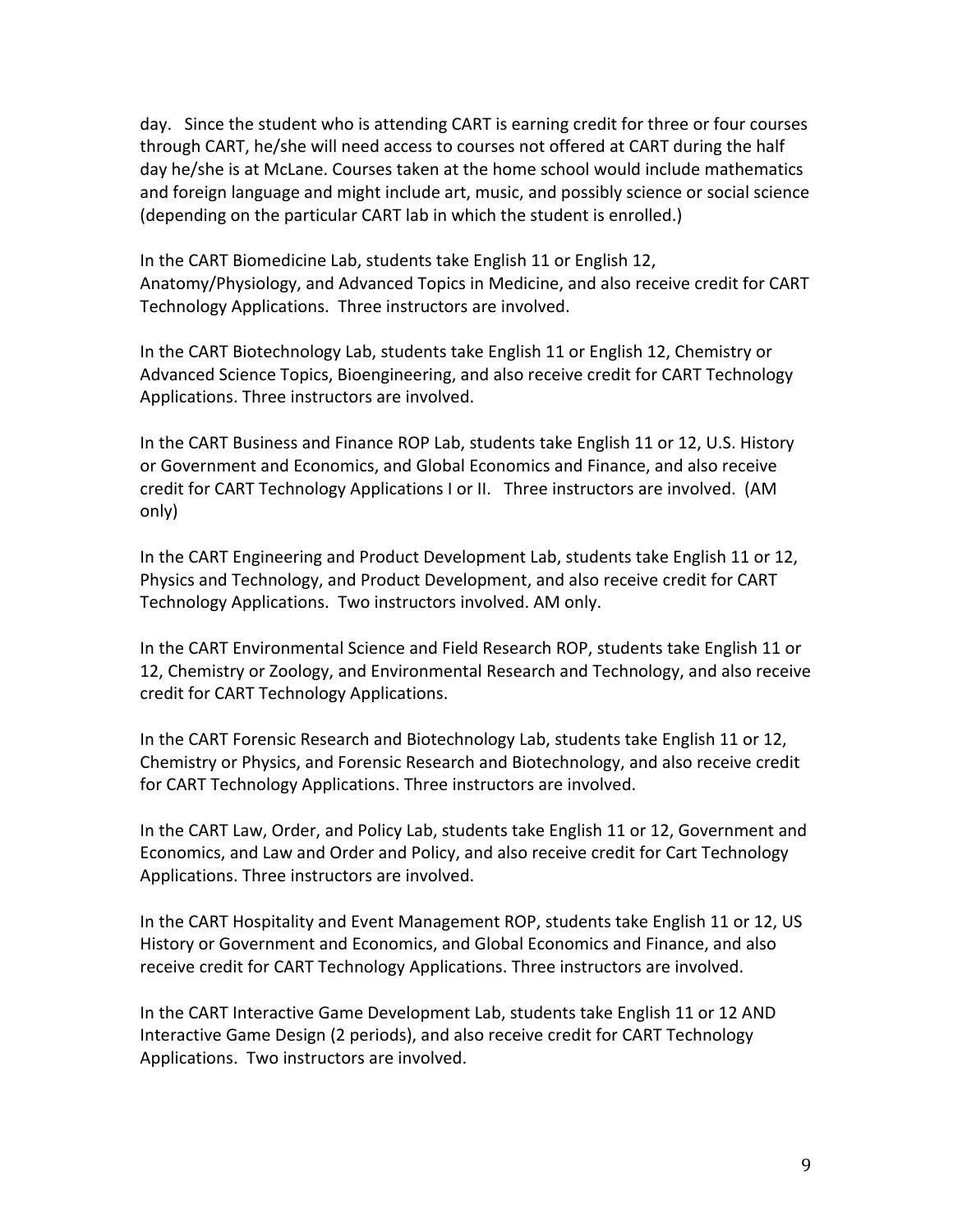In the CART Marketing and Advertising ROP Lab, students take English 11 or 12, Government and Economics or U.S. History, and Economics of Marketing and Advertising, and also receive credit for CART Technology Applications. Two instructors are involved.

In the CART Multimedia – Digital Media and Graphic Design ROP Lab, students take English 11 or 12, Digital Media and Graphic Design (2 periods), and CART Technology Applications, and also receive credit for CART Technology Applications. Three instructors are involved.

In the CART Multimedia – Digital Video Production and Broadcast ROP, students take English 11 or 12 AND Digital Video Production and Broadcasting (2 periods), and also receive credit for CART Technology Applications. Three instructors are involved.

In the CART Network Management and Computer Maintenance ROP Lab, students take English 11 or English 12 AND Advanced Network Management and Certification (2) periods). They also receive credit for CART Technology Applications.

In the CART Psychology and Human Behavior Lab, students take English 11 or 12, Chemistry or Neuroscience, and Psychology of Human Behavior, and also receive credit for CART Technology Applications. Three instructors are involved.

In the CART Robotics and Electronics ROP Lab, students take English 11 or 12, Physics and Technology, Robotics/Electronics, and also receive credit for CART Technology Applications. Two instructors are involved. Offered in the PM only.

In the CART Web Application Development ROP Lab, Students take English 11 or 12, Database Design, and AP Computer Science, and also receive credit for CART Technology Applications. Two instructors are involved.

**Types of ROP classes:** The terminology will vary in different regions of the country; however, the typical types of ROP classes may include: Classroom/Laboratory courses; Community Classroom courses (combine classroom and unpaid work-based training), and/or Cooperative Education (Co-Op) courses (combine classroom and paid workbased training.

Some ROP courses are articulated with local community colleges. In some cases, students who earn a B or better in an ROP course can earn college credit by exam for the same course.

In California, the University of California has worked closely with the California Department of Education and with California educators to "encourage and facilitate the development and submission of CTE courses for UC approval in all "a-g" subject areas. According to the A-G Guide, available at http://www.ucop.edu/agguide/career-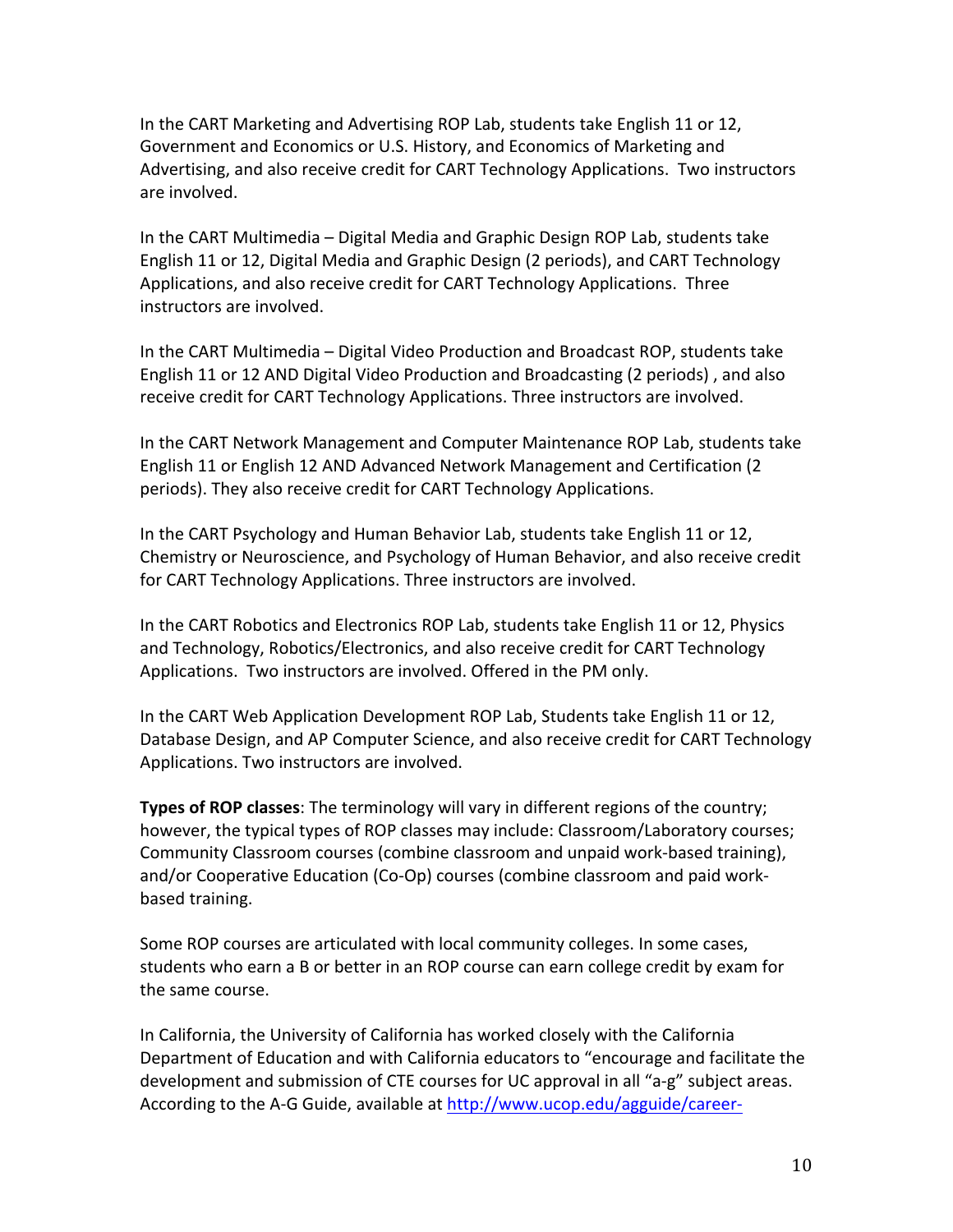technical-education/index.html, "In the past decade, UC has approved CTE courses in all seven "a-g" subject areas and has increased the number of UC-approved CTE courses from 258 to over 11,000." The A-G Guide also describes some of the challenges:

"Course integration is a complex undertaking, requiring a balance of career technical content with sufficient academic depth. Some CTE pathways align better with the "a-g" subject areas. UC has approved many CTE courses in the laboratory science, visual and performing arts, and elective subject areas. It has been more challenging to develop CTE courses for UC "a-g" approval in other disciplines, such as English, history, and mathematics."

#### *Which high school students are eligible to enroll in ROP courses?*

In many states, ROP classes are only open to juniors and seniors and students who are 16 years and older. In the TriValley ROP in Pleasanton, California, for example, seniors have priority, but juniors who are 16 or older are also "eligible and encouraged to enroll in ROP classes." NOTE: In Linked Learning Pathways, students in grades 9 and 10 are also expected to take a CTE course each year as part of their pathway program of study.

### How Do High School Students Enroll in CTE/ROP?

- For ROP enrollment on a student's own high school campus, a student would include the ROP course on her/his course selection sheet/scheduling form.
- For ROP enrollment off campus (i.e., at an ROP Center), typically, a student sees her/his counselor or vice-principal and then includes the off-campus ROP course on her/his course selection sheet/scheduling form. In addition, sometimes, the student will need to contact an ROP Career Guidance Liaison or work with the school's College and Career Counselor.

#### **Who can qualify to teach ROP courses?**

This may vary by State as each State may have slightly different rules governing teacher credentialing. Typically, an ROP teacher is someone who has industry experience. He/she is credentialed with a Designated Subjects Career Technical Education (CTE) Teaching Credential.

In California, for example, Senate Bill 1104 (Chap. 576, Stats. 2008) provides that the preliminary career technical education credential is valid for 3 years and requires:

- $\triangleright$  Three years of experience in the subject named on the credential
- $\triangleright$  Possession of a high school diploma or equivalency
- $\triangleright$  Satisfaction of teacher fitness (fingerprint clearance)
- $\triangleright$  Minimum experience to teach the class assigned by the employer

#### **ROP COURSES/CENTERS AND THE MASTER SCHEDULE**

Often  $11^{th}$  &  $12^{th}$  grade ROP courses involve students in work-based internships or community-based classrooms as part of the curriculum. The ROP courses involved may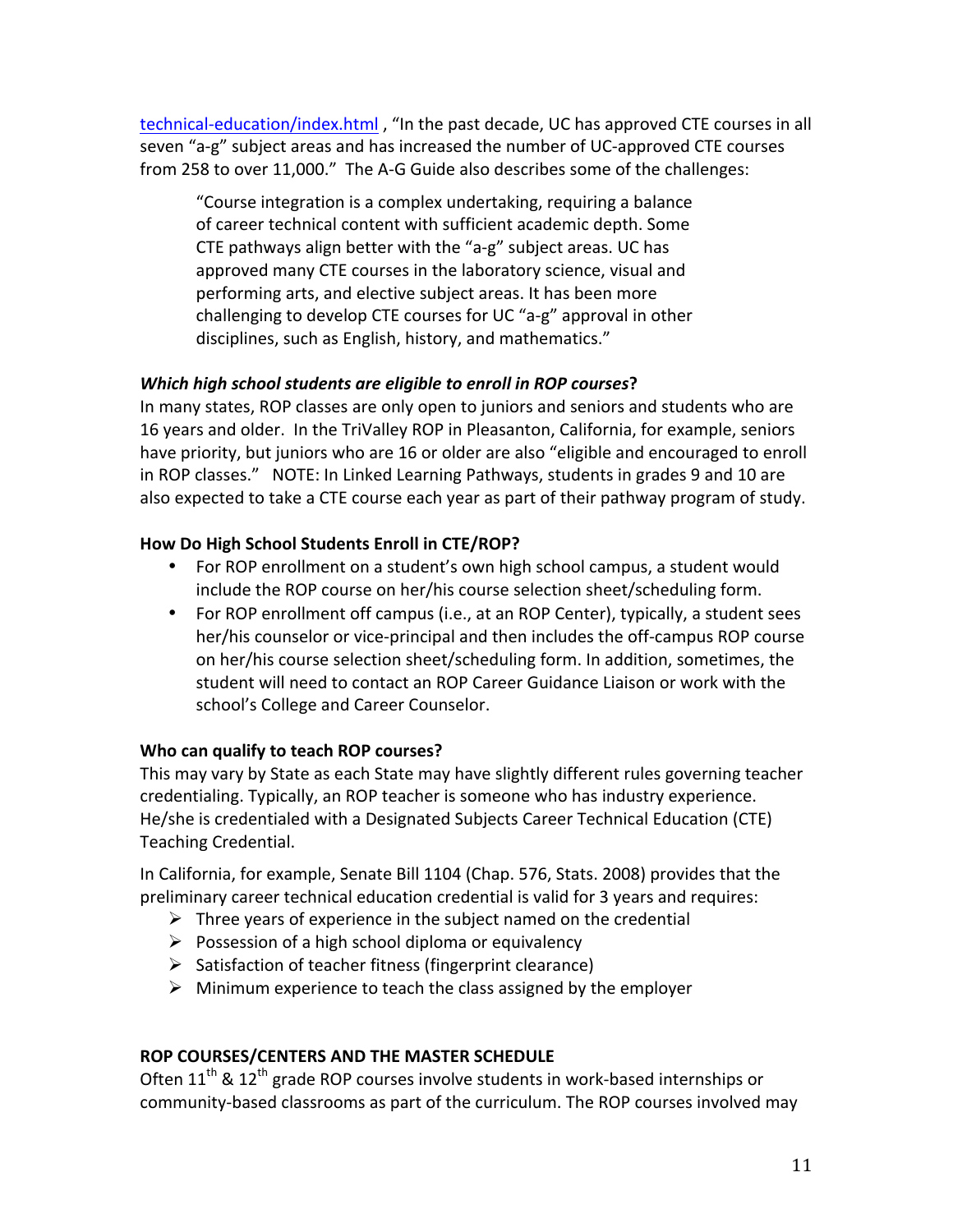need to be offered at the beginning or end of the school day in order to allow students and the supervising teachers time for transit as well as ability to participate at times most convenient for the industry partners. It is important, too, to pay attention to the fact that some bell schedules – especially those that involve rotating class periods  $-$  may make having a daily internship placement more challenging.

**Shared or part-time ROP Teachers**: Sometimes, especially in small or medium size schools, a certified ROP teacher with special expertise is shared by more than one high school. He/she may teach beginning and advanced Sports Medicine courses in the morning at High School A and then drive to teach two additional Sports Medicine courses at High School B. As a result, he/she may only be available to teach a course or courses on a particular campus during a particular time frame of the day. This is further complicated when schools have different bell schedules, especially when class meeting times for classes vary on different days.

**Common Planning time**: The inclusion of some ROP teachers in common planning time for the pathway community of practice can be problematic. Some ROP teachers are paid on an hourly basis that may or may not include prep time; others are paid for prep time, but their prep time may not always align with the pathway community of practice common planning time. Especially if an ROP teacher is serving more than one high school, he/she may not be available to participate in common planning time.

**Funding**: In some parts of the country ROP/ROCP teachers are funded with designated ROP/ROCP funding and ROP sections do not count against the FTE allotment that the school receives from the District. If a school is able to offer several ROP courses during the school day and/or after school, the availability of ROP/ROCP often supports greater flexibility in the master schedule.

In some states, funding for ROP/ROCP teachers is included in "block grants" rather than as separate, designated funding stream.

In a few States or Districts, a school's funding formula may include additional funding for every CTE pathway "completer."

**Transportation** –When students are bussed to and from a Regional Occupation Program Center/Career and Technology Center, care must be taken to synchronize the bell schedule and master schedule at the home school in order to provide students with access to career/technical courses, interdisciplinary career-themed labs of interest, and/or internship placements that are part of a CTE/ROP capstone course. See examples of bus schedules and/or allowance for transportation needs from CART and Sanborn Regional High School.

In some instances, slight adjustments in bell schedules are needed or students should be scheduled into academy/pathway classes at times they may need early dismissal in order to participate in a work-place internship.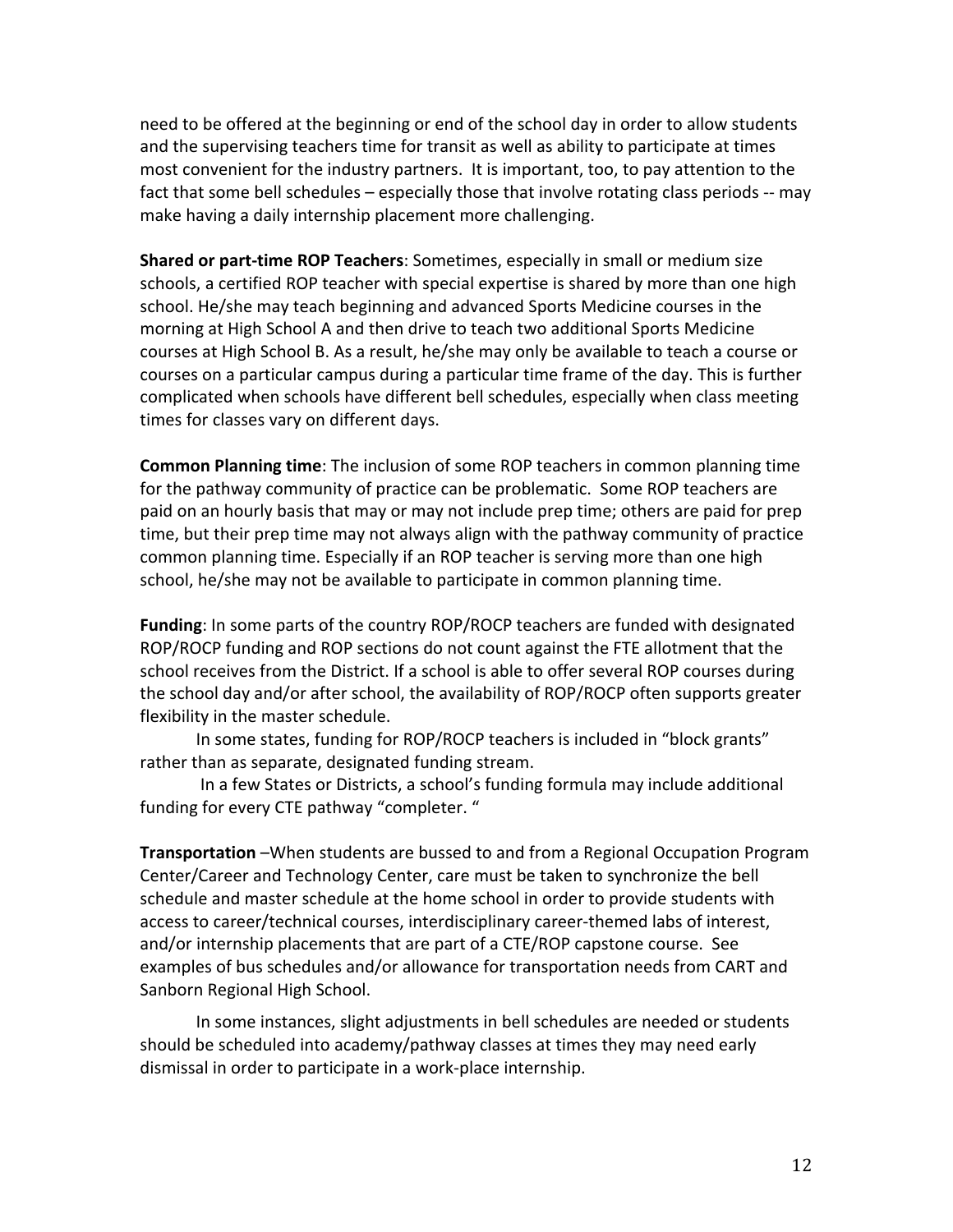# **Excerpts from ROP Policies from Mission Valley ROP in Fremont, California**:

"Because instructors are hired based on the number of students enrolled, students will not be allowed to drop an ROP class at any time.

Busing to or from an off campus ROP site may be available but is not guaranteed. Currently, there is no busing available to take students to ROP for the morning session. However there is busing available to bring students back to AHS after the morning session. It returns around 9:45a.m. The afternoon bus leaves AHS at 12:10p.m. and returns around 2:45p.m. Students should have an alternate transportation plan in place in the event that busing is not available.

Students do not get to determine when their class will meet and should be prepared to attend either the morning or afternoon session. The morning session is 7:30a.m. - 9:30a.m. and the afternoon session is 1:00p.m. - 3:00p.m.

….. ROP classes are held at the same time each day for the entire school year, regardless of whether American High School is having a special event that changes the length of the school day or the schedule. ROP teachers are always notified of special days and they understand the individual high school needs. ROP begins the FIRST day of school. Attendance at ROP is mandatory. Credit is based on attendance. Students missing an ROP class, are required to make it up."

## **Example From Sanborn Regional High School In New Hampshire Of A Proposed Bell Schedule Change Taking Into Account Student Access To CTE Courses At A Nearby School Of Technology**

Juniors and Seniors at Sanborn Regional High School also have access to CTE courses at the Seacoast School of Technology (SST). Students are bussed to and from Seacoast School of Technology for either a "mid-session" or a "PM session."

Mid-Session SST leaves at 8:50 and returns at 11:20

PM Session SST leaves at 11:55 and returns at 2:15

*SST)=)Seacoast)School)of)Technology)– regional)Career)and)Technical)Center))(serves)high)school) students)from)six)communities))*

| <b>Period Names</b> | Time.         | Freshmen | Sophomore  | Junior/Senior |
|---------------------|---------------|----------|------------|---------------|
| Block 1             | $7:30 - 8:55$ | Freshman | Sophomore  | Block 1       |
| Block 2             | $8:59-10:28$  | Learning | Experience | Block 2       |

#### A BELL SCHEDULE IN TRANSITION